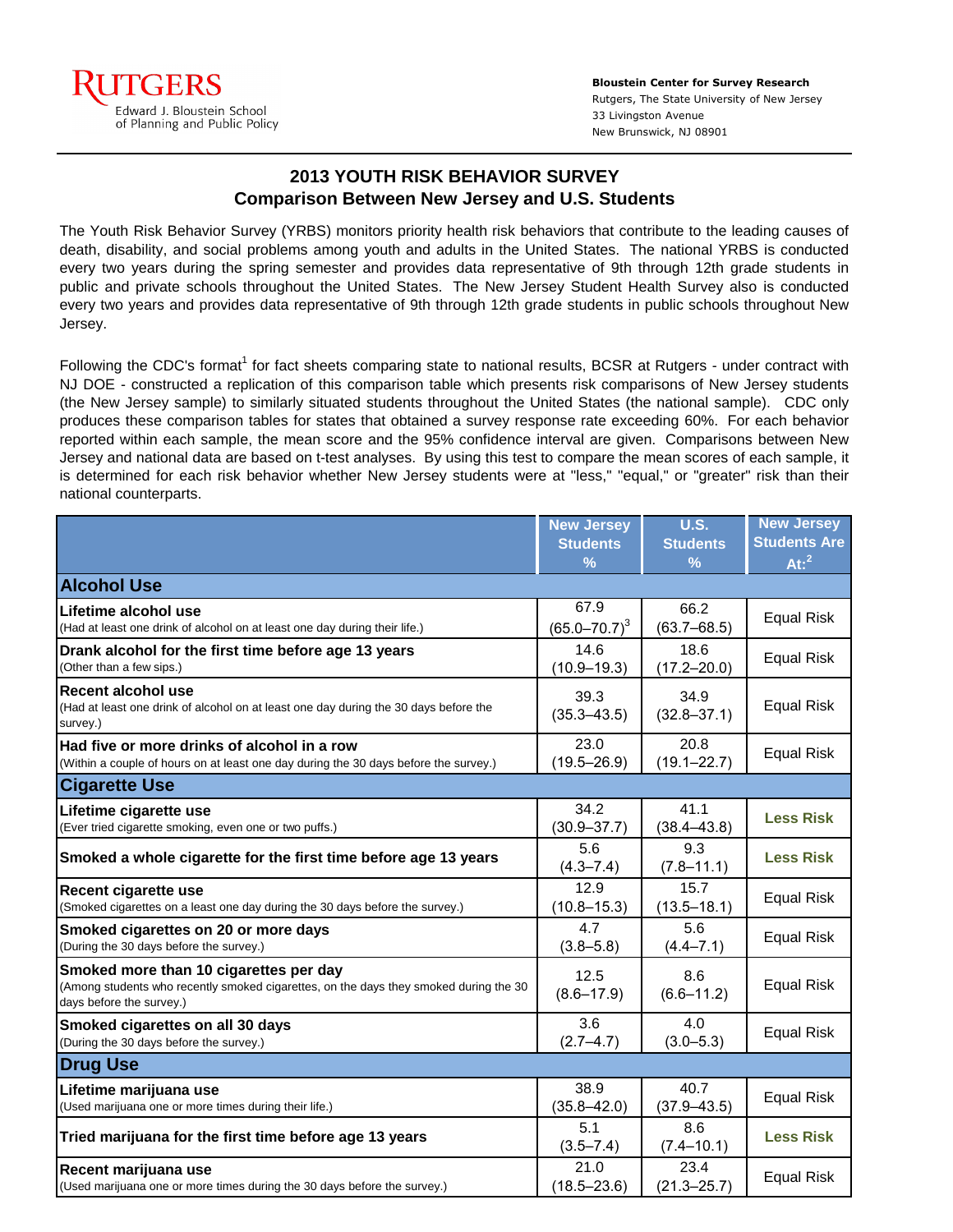|                                                                                                                                                                                                                | <b>New Jersey</b>       | <b>U.S.</b>             | <b>New Jersey</b>   |
|----------------------------------------------------------------------------------------------------------------------------------------------------------------------------------------------------------------|-------------------------|-------------------------|---------------------|
|                                                                                                                                                                                                                | <b>Students</b>         | <b>Students</b>         | <b>Students Are</b> |
|                                                                                                                                                                                                                | %                       | %                       | At: <sup>2</sup>    |
| <b>Drug Use (continued)</b>                                                                                                                                                                                    |                         |                         |                     |
| Lifetime cocaine use<br>(Used any form of cocaine, such as, powder, crack, or freebase, one or more times during<br>their life.)                                                                               | 4.8<br>$(3.4 - 6.8)$    | 5.5<br>$(4.7 - 6.6)$    | <b>Equal Risk</b>   |
| Lifetime inhalant use<br>(Ever sniffed glue, breathed the contents of aerosol spray cans, or inhaled any paints or<br>sprays to get high one or more times during their life.)                                 | 9.7<br>$(7.9 - 11.8)$   | 8.9<br>$(7.9 - 10.1)$   | <b>Equal Risk</b>   |
| Lifetime heroin use                                                                                                                                                                                            | 2.4                     | $2.2^{\circ}$           | <b>Equal Risk</b>   |
| (Used heroin [also called smack, junk, or china white] one or more times during their life.)                                                                                                                   | $(1.7 - 3.3)$           | $(1.7 - 2.8)$           |                     |
| Lifetime methamphetamine use<br>(Used methamphetamines [also called speed, crystal, crank, or ice] one or more times<br>during their life.)                                                                    | 2.6<br>$(1.8 - 3.8)$    | 3.2<br>$(2.6 - 4.0)$    | <b>Equal Risk</b>   |
| Lifetime hallucinogen use<br>(Used hallucinogens such as LSD, acid, PCP, angel dust, mescaline, or mushrooms, one<br>or more times during their life.)                                                         | 6.3<br>$(5.1 - 7.7)$    | 7.1<br>$(6.0 - 8.4)$    | <b>Equal Risk</b>   |
| Lifetime ecstasy use                                                                                                                                                                                           | 6.7                     | 6.6                     | <b>Equal Risk</b>   |
| (Used ecstacy [also called MDMA] one or more times during their life.)                                                                                                                                         | $(5.1 - 8.9)$           | $(5.6 - 7.7)$           |                     |
| Lifetime steroid use<br>(Used steroid pills or shots without a doctor's prescription one or more times during their<br>life.)                                                                                  | 2.3<br>$(1.5 - 3.7)$    | 3.2<br>$(2.7 - 3.6)$    | <b>Equal Risk</b>   |
| Lifetime prescription drug use without a doctor's prescription<br>(Used prescription drugs such as OxyContin, Percocet, Vicodin, codeine, Adderall, Ritalin,<br>or Xanax one or more times during their life.) | 11.8<br>$(9.8 - 14.0)$  | 17.8<br>$(15.9 - 19.9)$ | <b>Less Risk</b>    |
| Lifetime needle use                                                                                                                                                                                            | 2.0                     | 1.7                     | <b>Equal Risk</b>   |
| (Used a needle to inject any illegal drug into their body one or more times during their life.)                                                                                                                | $(1.5 - 2.7)$           | $(1.3 - 2.3)$           |                     |
| Offered, sold, or given an illegal drug by someone on school<br>property<br>(During the 12 months before the survey.)                                                                                          | 30.7<br>$(27.2 - 34.4)$ | 22.1<br>$(20.2 - 24.1)$ | <b>Greater Risk</b> |
| <b>Sexual Behavior</b>                                                                                                                                                                                         |                         |                         |                     |
| Ever had sexual intercourse                                                                                                                                                                                    | 39.0<br>$(34.5 - 43.6)$ | 46.8<br>$(43.7 - 49.8)$ | <b>Less Risk</b>    |
| Had sexual intercourse for the first time before age 13 years                                                                                                                                                  | 4.6<br>$(3.6 - 5.9)$    | 5.6<br>$(4.9 - 6.5)$    | <b>Equal Risk</b>   |
| Had sexual intercourse with four or more persons                                                                                                                                                               | 12.2                    | 15.0                    | <b>Equal Risk</b>   |
| (During their life.)                                                                                                                                                                                           | $(10.0 - 14.9)$         | $(13.6 - 16.6)$         |                     |
| <b>Recently sexually active</b>                                                                                                                                                                                | 29.1                    | 34.0                    | <b>Less Risk</b>    |
| (Had sexual intercourse with at least one person during the 3 months before the survey.)                                                                                                                       | $(26.4 - 32.0)$         | $(31.6 - 36.5)$         |                     |
| Drank alcohol or used drugs before last sexual intercourse                                                                                                                                                     | 21.4                    | 22.4                    | Equal Risk          |
| (Among students who were recently sexually active.)                                                                                                                                                            | $(17.4 - 26.1)$         | $(20.7 - 24.3)$         |                     |
| Did not use a condom during last sexual intercourse                                                                                                                                                            | 41.4                    | 40.9                    | Equal Risk          |
| (Among students who were recently sexually active.)                                                                                                                                                            | $(36.7 - 46.2)$         | $(38.1 - 43.7)$         |                     |
| Did not use birth control pills before last sexual intercourse                                                                                                                                                 | 78.5                    | 81.0                    | <b>Equal Risk</b>   |
| (To prevent pregnancy, among students who were recently sexually active.)                                                                                                                                      | $(73.6 - 82.8)$         | $(78.3 - 83.4)$         |                     |
| Did not use any method to prevent pregnancy                                                                                                                                                                    | 13.8                    | 13.7                    | Equal Risk          |
| (During last sexual intercourse, among students who were recently sexually active.)                                                                                                                            | $(9.1 - 20.3)$          | (12.2–15.4)             |                     |
| Were never tested for HIV                                                                                                                                                                                      | 91.0                    | 87.1                    | <b>Greater Risk</b> |
| (Not including tests done when donating blood.)                                                                                                                                                                | $(89.2 - 92.5)$         | $(85.6 - 88.5)$         |                     |
| Ever physically forced to have sexual intercourse                                                                                                                                                              | 8.4                     | 7.3                     | <b>Equal Risk</b>   |
| (When they did not want to.)                                                                                                                                                                                   | $(6.6 - 10.5)$          | $(6.6 - 8.1)$           |                     |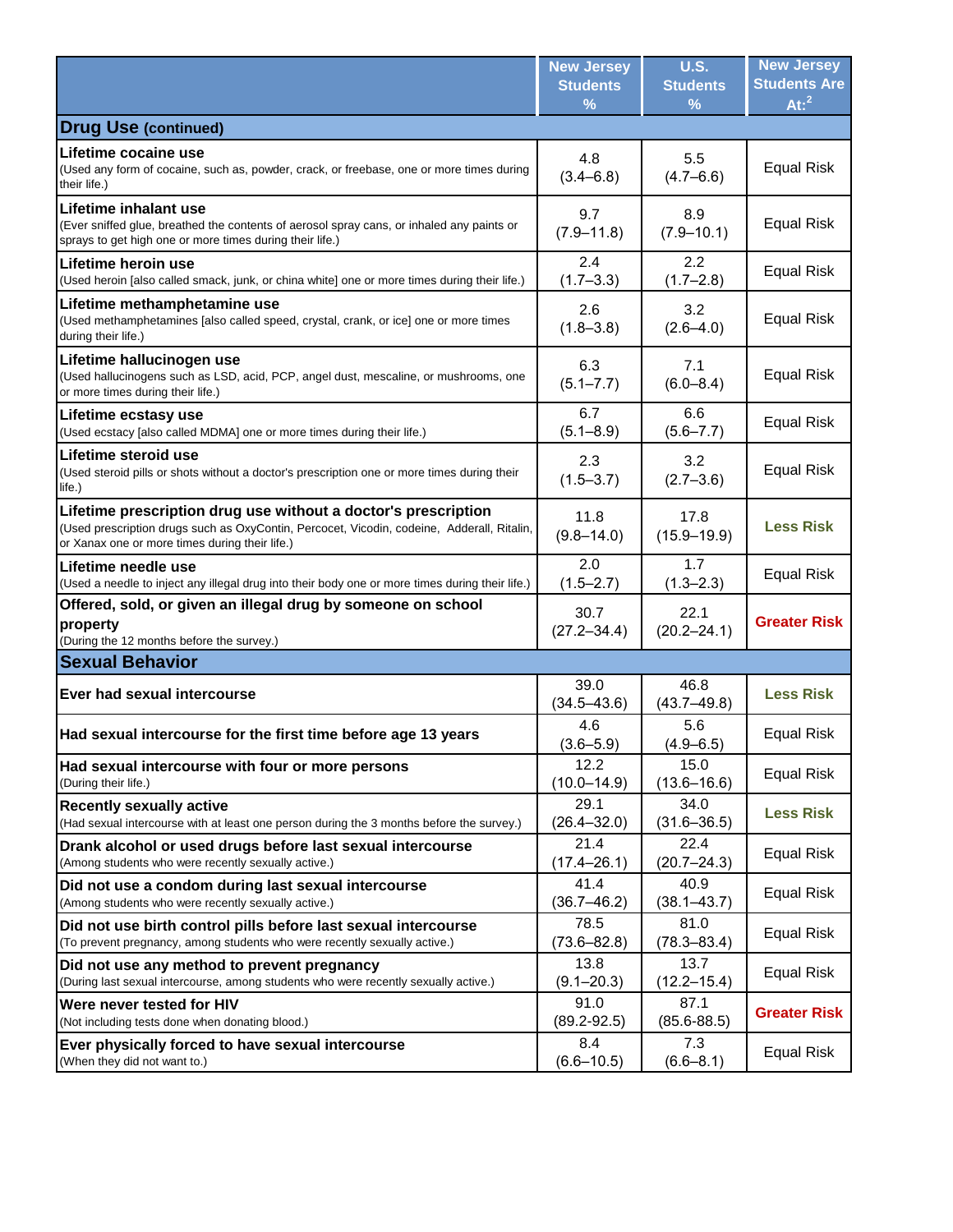|                                                                                                                                                                                                                                            | <b>New Jersey</b><br><b>Students</b> | <b>U.S.</b><br><b>Students</b> | <b>New Jersey</b><br><b>Students Are</b><br>$At:$ <sup>2</sup> |
|--------------------------------------------------------------------------------------------------------------------------------------------------------------------------------------------------------------------------------------------|--------------------------------------|--------------------------------|----------------------------------------------------------------|
| <b>Violence / Bullying / Suicide</b>                                                                                                                                                                                                       | %                                    | %                              |                                                                |
| Did not go to school because they felt unsafe at school                                                                                                                                                                                    |                                      |                                |                                                                |
| or on their way to or from school                                                                                                                                                                                                          | 5.8                                  | 7.1                            | <b>Equal Risk</b>                                              |
| (On at least one day during the 30 days before the survey.)                                                                                                                                                                                | $(4.1 - 8.2)$                        | $(6.0 - 8.3)$                  |                                                                |
| Threatened or injured with a weapon on school property<br>(Such as, a gun, knife, or club one or more times during the 12 months before<br>the survey.)                                                                                    | 6.2<br>$(4.7 - 8.1)$                 | 6.9<br>$(6.2 - 7.7)$           | <b>Equal Risk</b>                                              |
| Carried a gun                                                                                                                                                                                                                              | 2.9                                  | 5.5                            | <b>Less Risk</b>                                               |
| (On at least one day during the 30 days before the survey.)                                                                                                                                                                                | $(1.9 - 4.4)$                        | $(4.8 - 6.3)$                  |                                                                |
| Carried a weapon on school property<br>(Such as, a gun, knife, or club on at least one day during the 30 days before<br>the survey.)                                                                                                       | 2.7<br>$(2.1 - 3.6)$                 | 5.2<br>$(4.4 - 6.2)$           | <b>Less Risk</b>                                               |
| <b>Carried a weapon</b><br>(Such as, a gun, knife, or club on at least one day during the 30 days before<br>the survey.)                                                                                                                   | 10.2<br>$(8.1 - 12.7)$               | 17.9<br>$(16.5 - 19.4)$        | <b>Less Risk</b>                                               |
| In a physical fight                                                                                                                                                                                                                        | 21.7                                 | 24.7                           | <b>Equal Risk</b>                                              |
| (One or more times during the 12 months before the survey.)                                                                                                                                                                                | $(19.0 - 24.7)$                      | $(23.2 - 26.2)$                |                                                                |
| <b>Bullied on school property</b>                                                                                                                                                                                                          | 21.3                                 | 19.6                           | <b>Equal Risk</b>                                              |
| (During the 12 months before the survey.)                                                                                                                                                                                                  | $(19.0 - 23.8)$                      | $(18.6 - 20.8)$                |                                                                |
| <b>Electronically bullied</b><br>(Including through e-mail, chat rooms, instant messaging, websites, or texting<br>during the 12 months before the survey.)                                                                                | 14.8<br>$(12.4 - 17.7)$              | 14.8<br>$(13.7 - 15.9)$        | <b>Equal Risk</b>                                              |
| <b>Felt sad or hopeless</b><br>(Almost every day for 2 or more weeks in a row so that they stopped doing some usual<br>activities during the 12 months before the survey.)                                                                 | 28.7<br>$(25.8 - 31.7)$              | 29.9<br>$(28.3 - 31.6)$        | <b>Equal Risk</b>                                              |
| Seriously considered attempting suicide                                                                                                                                                                                                    | 13.9                                 | 17.0                           | <b>Less Risk</b>                                               |
| (During the 12 months before the survey.)                                                                                                                                                                                                  | $(11.8 - 16.4)$                      | $(15.8 - 18.2)$                |                                                                |
| Made a plan about how they would attempt suicide                                                                                                                                                                                           | 11.5                                 | 13.6                           | <b>Equal Risk</b>                                              |
| (During the 12 months before the survey.)                                                                                                                                                                                                  | $(9.3 - 14.1)$                       | $(12.3 - 15.0)$                |                                                                |
| Attempted suicide one or more times                                                                                                                                                                                                        | 9.9                                  | 8.0                            | <b>Equal Risk</b>                                              |
| (During the 12 months before the survey.)                                                                                                                                                                                                  | $(8.2 - 11.8)$                       | $(7.2 - 8.9)$                  |                                                                |
| <b>Student Health</b>                                                                                                                                                                                                                      |                                      |                                |                                                                |
| Watched television 3 or more hours per day                                                                                                                                                                                                 | 28.5                                 | 32.5                           | <b>Equal Risk</b>                                              |
| (On an average school day.)                                                                                                                                                                                                                | $(24.2 - 33.2)$                      | $(30.4 - 34.7)$                |                                                                |
| Used computers 3 or more hours per day<br>(Played video or computer games or used a computer for something that was not school<br>work on an average school day.)                                                                          | 36.6<br>$(34.3 - 39.0)$              | 41.3<br>$(39.2 - 43.4)$        | <b>Less Risk</b>                                               |
| Did not participate in at least 60 minutes of physical activity on any<br>day<br>(Doing any kind of physical activity that increased their heart rate and made them breathe<br>hard some of the time during the 7 days before the survey.) | 11.6<br>$(9.7 - 13.8)$               | 15.2<br>$(13.9 - 16.6)$        | <b>Less Risk</b>                                               |
| Did not attend physical education classes daily                                                                                                                                                                                            | 54.8                                 | 70.6                           | <b>Less Risk</b>                                               |
| (5 days in an average week when they were in school.)                                                                                                                                                                                      | $(43.1 - 65.9)$                      | $(65.9 - 74.9)$                |                                                                |
| Did not eat fruit or drink 100% fruit juices on any day                                                                                                                                                                                    | 3.9                                  | 5.0                            | Equal Risk                                                     |
| (During the 7 days before the survey.)                                                                                                                                                                                                     | $(2.6 - 5.8)$                        | $(4.5 - 5.7)$                  |                                                                |
| Did not eat vegetables on any day<br>(Green salad, potatoes [excluding French fries, fried potatoes, or potato chips], carrots, or<br>other vegetables during the 7 days before the survey.)                                               | 5.2<br>$(3.5 - 7.7)$                 | 6.6<br>$(5.9 - 7.4)$           | Equal Risk                                                     |
| Did not drink milk on any day                                                                                                                                                                                                              | 24.9                                 | 19.4                           | <b>Greater Risk</b>                                            |
| (During the 7 days before the survey.)                                                                                                                                                                                                     | $(22.6 - 27.4)$                      | $(17.9 - 20.9)$                |                                                                |
| Drank a can, bottle, or glass of soda or pop at least once per day                                                                                                                                                                         | 12.2                                 | 27.0                           | <b>Less Risk</b>                                               |
| (Not including diet soda or diet pop, during the 7 days before the survey.)                                                                                                                                                                | $(9.8 - 15.1)$                       | $(23.8 - 30.5)$                |                                                                |
| Did not eat breakfast on any day                                                                                                                                                                                                           | 11.3                                 | 13.7                           | Equal Risk                                                     |
| (During the 7 days before the survey.)                                                                                                                                                                                                     | $(8.7 - 14.5)$                       | $(12.3 - 15.2)$                |                                                                |